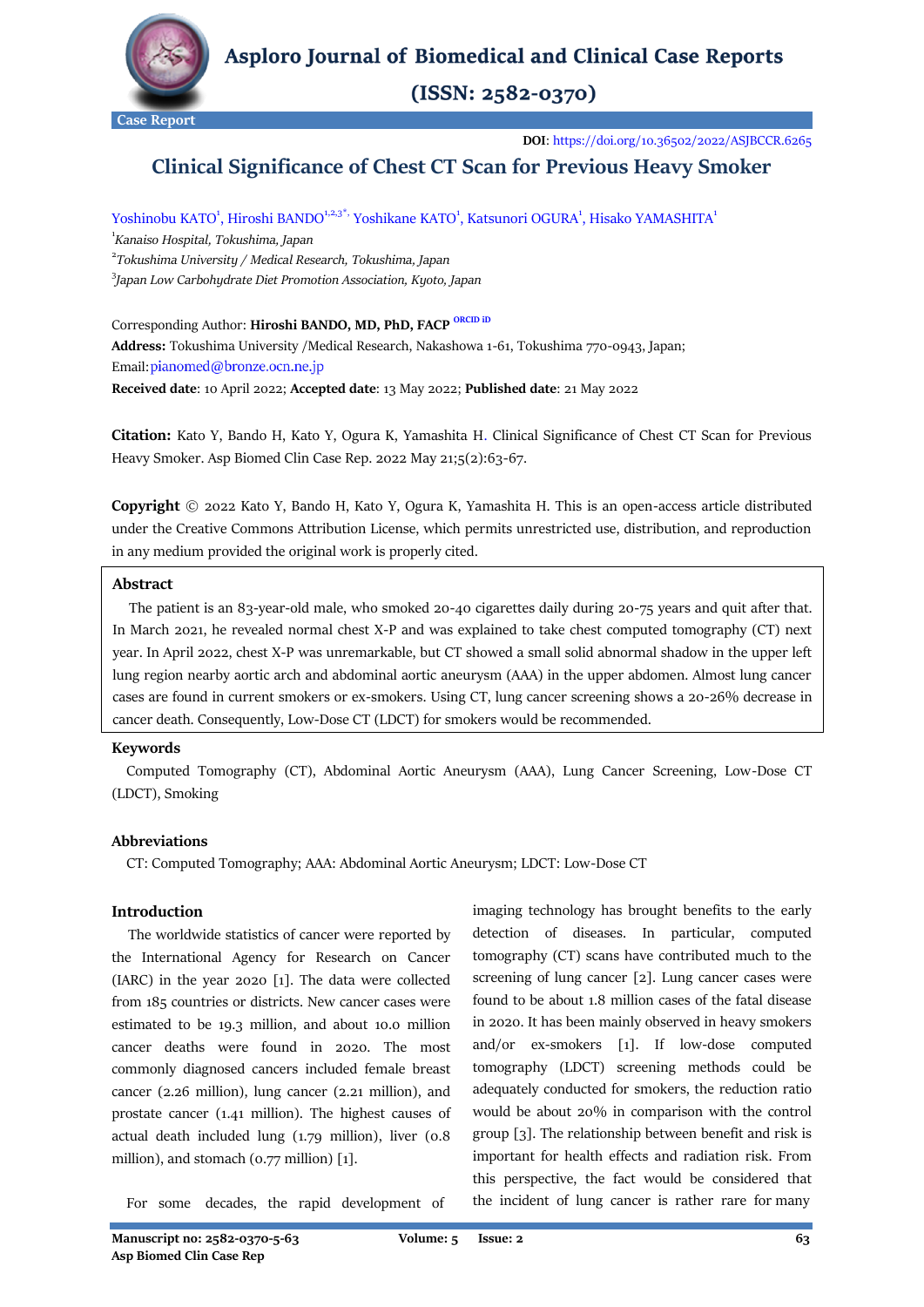### **Case Report**

participants, and the radiation risk is given to all cases who take the exam [4].

 Among them, about 85% of lung cancer cases are current smokers or ex-smokers [5]. According to Detection of lung cancer through low-dose CT screening (NELSON) trial, mortality was decreased by  $26\%$  (9-41%, 95% CI) for asymptomatic men with high risk [6]. In the case of female cases, the rate-ratio of death from lung cancer was 0.73 for 10 years. It suggested larger efficacy for lung cancer compared with men [7].

 The authors have been engaged in general medical care/cure and health check-up for years [8]. During clinical practice, we have taken appropriate measures according to the pathology and background of each patient [9]. Currently, we have experienced an elderly case, who was a heavy smoker and quit smoking for years. He took a chest X-ray in 2021 with an unremarkable finding and was told to plan a chest CT scan next year. In April 2022, he was detected to have an abnormal shadow in the left lung by CT. In this article, we will describe his general progress and some perspectives.

# **Case Presentation**

#### *Medical History*:

 The patient is an 83-year-old male. For medical history, he had no particular illness for long. He had been smoking 20-40 cigarettes daily from 20 years old. When he was 75, he was hospitalized for pneumonia. This triggered him to quit smoking, and he hasn't smoked since then. His hypertension was pointed out five years ago with a mild degree, and he took amlodipine besylate 2.5mg for two years. After that, he has not had medication for two years.

 In March 2021, he came to our hospital associated with symptoms of a cold. He took a chest X-ray because he hadn't checked his chest X-ray for several years. Although there were no particular abnormal findings, we explained that a chest X-ray would be necessary every year and a chest CT would be necessary every two years because he was a heavy smoker.

 After a one-year interval, he visited our hospital complaining of a slight cough and sputum. He did not develop fever or other symptoms. According to his situation and our explanation in the medical chart for 2021, we ordered a chest X-ray and CT scan.

# *Physical & Laboratory Examination*:

 His physical examination in April 2022 revealed unremarkable abnormality of vital signs, consciousness, heart, lung, abdomen, and neurological findings. His physique showed 168cm, 55.3 kg, and BMI 19.6  $\text{kg/m}^2$ . ECG revealed ordinal sinus rhythm (OSR), pulse 72/min, regular, and no specific ST-T changes.

 Biochemical laboratory tests were conducted in Dec 2021 by regular health check-up. The results were as follows: Cr 0.88 mg/dL, eGFR 63.0 L/min/1.73m<sup>2</sup>, uric acid 5.5 mg/dL, TG 92 mg/dL, HDL 56 mg/dL, LDL 95 mg/dL, AST 22 U/L, ALT 14 U/L, r-GTP 30 U/L, RBC 4.70 x 10<sup>6</sup> /µL, Hb 14.2 g/dL, Ht 44.2%, glucose 88 mg/dL and HbA1c 5.8%.

#### **Results**

 A radiological examination was conducted for him. Chest X-ray in March 2021 showed normal (**Fig-1A**). Furthermore, a chest X-ray in April 2022 would not show remarkably significant abnormal findings in both lungs (**Fig-1B**). However, a chest CT scan detected an irregular-shaped solid shadow in the upper left lung, which is situated nearby the aortic arch (**Fig-2A, Fig-2B, and Fig-2C**). Furthermore, the chest CT could cover the upper abdomen area, where an abdominal aortic aneurysm (AAA) was detected with 60mm in diameter (**Fig-2D**). All images are in suitable condition for lung investigation. From the current situation, he is required to have a detailed investigation for probable lung cancer and also AAA. He was transferred to Tokushima Red Cross Hospital (RCH) for further evaluation and treatment, including adequate medical judgment for the predominance management of two problems.

#### **Ethical Considerations**

 This study has been fundamentally performed according to the Declaration of Helsinki from an ethical point of view. In addition, some comments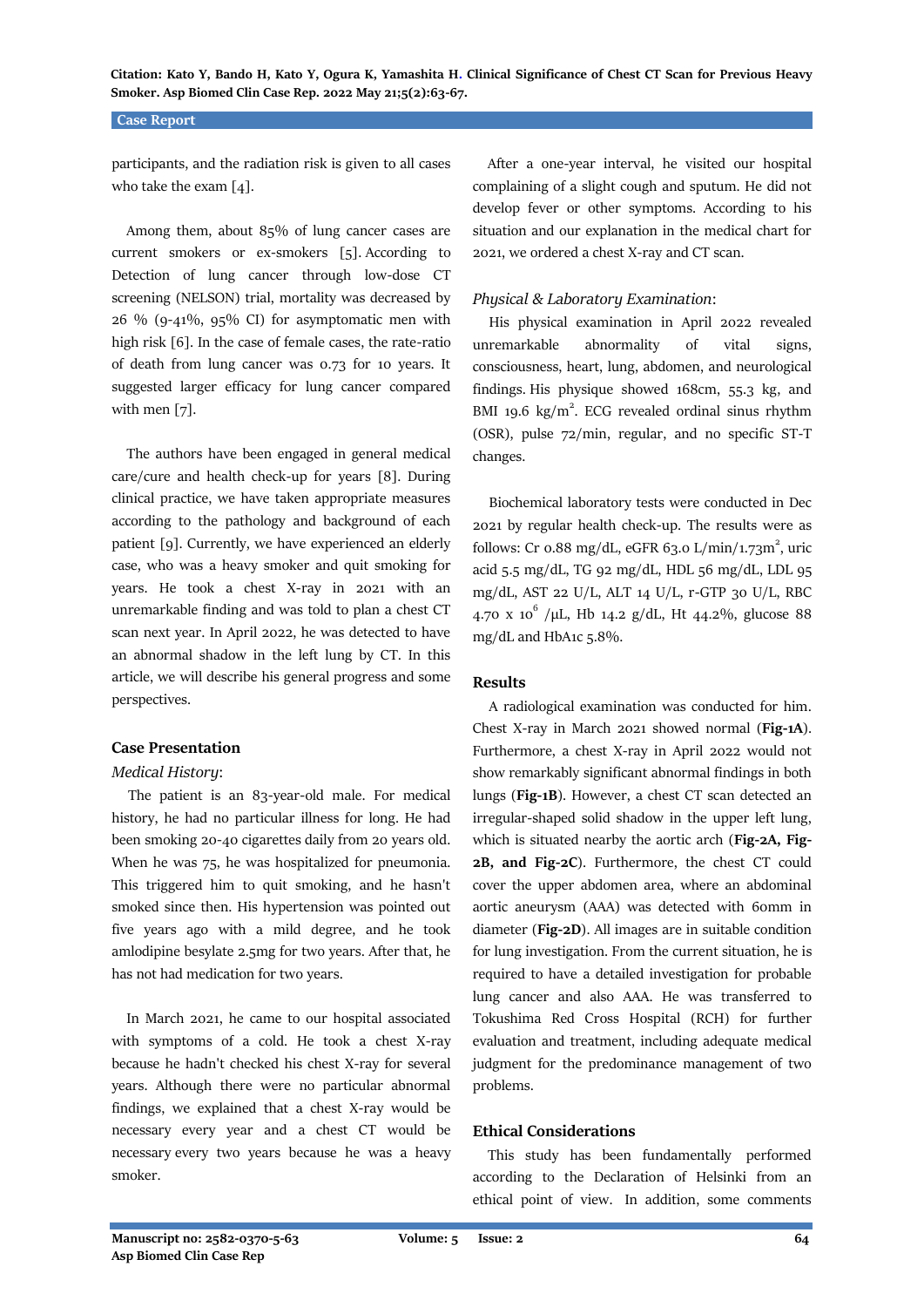# **Case Report**



**Fig-1: Chest X-ray in March 2021 and April 2022 1A: normal findings in March 2021 1B: unremarkable findings detected in April 2022**













**Fig-2: Chest CT scan findings in April 2022**

- **2A: Coronal view shows solid lesion in left upper lung**
- **2B: Sagittal view shows solid lesion in left posterior lung**
- **2C: Axial view shows solid lesion in the dorsal side of left lung**
- **2D: Abdominal view shows abdominal aorta aneurysm (AAA)**
	- **(All CT images are suitable condition for lung investigation.)**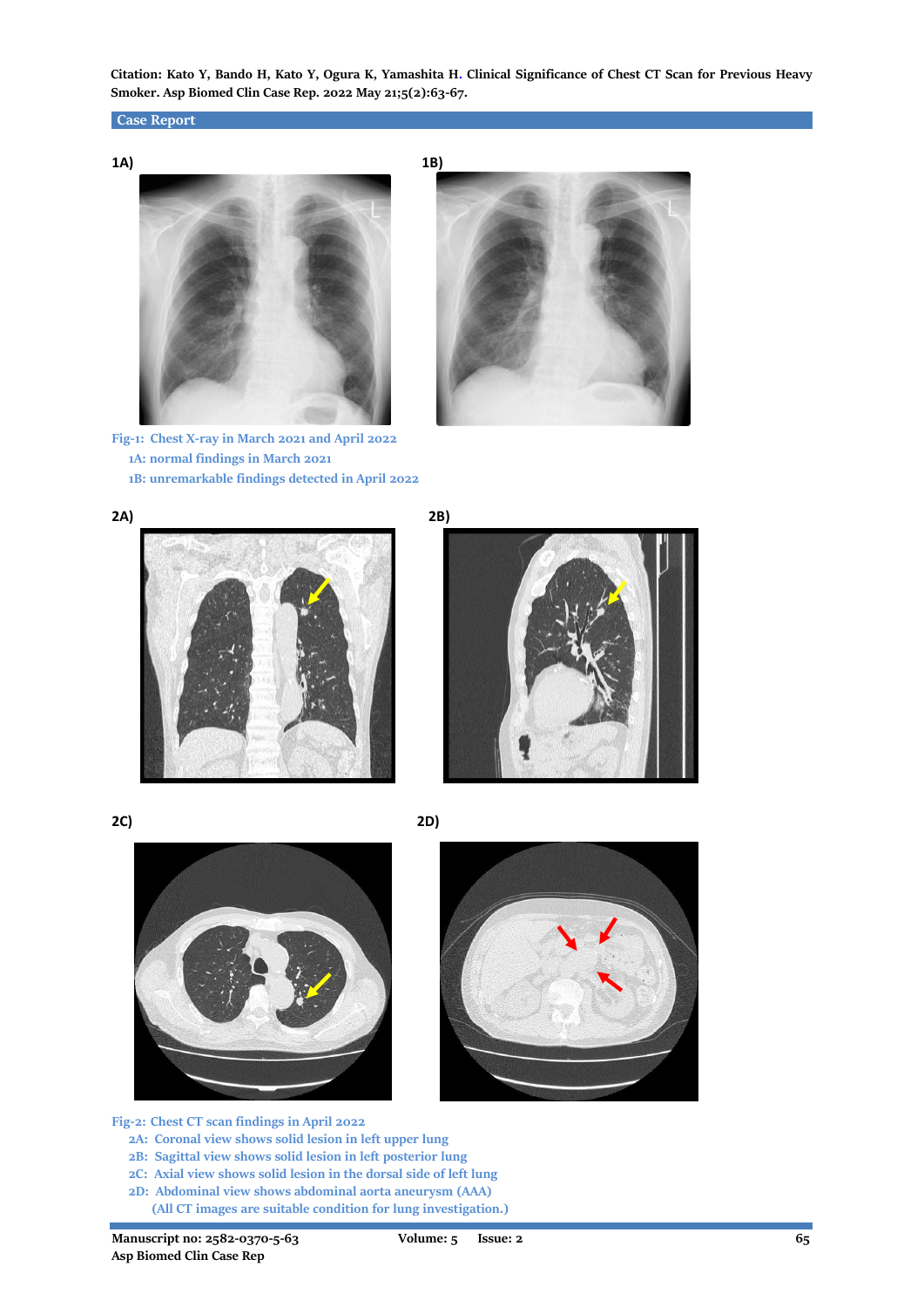#### **Case Report**

were made along with the Ethical Guidelines for Research for Humans. This situation has been associated with Good Clinical Practice (GCP). Authors and co-researchers related to the current report have set up an ethical committee. It consists of several professional members, such as the director, physician, surgeon, nurse, dietician, pharmacist, and legal specialty. We have discussed enough time for this matter accompanied by the agreements for this study protocol. The informed consent and written agreement document were obtained from the patient.

### **Discussion**

 Lung cancer across the world has been a large burden. The International Agency for Research on Cancer (IARC) announced the new cases of lung cancer as more than 2 million. It is equivalent to 11.9% of total cancers, and lung cancer mortality would be about 1.8 million, which is 18.4% of total cancer death [10]. Lung cancer has been one of the main causes of various cancer deaths across the world [3]. For screening methods for lung cancer in smokers, lowdose computed tomography (LDCT) has been known for years. Concerning RCT investigations for LDCT, a recent report was found. It included several aspects such as radiological procedures, changed smoking behavior, quality of life, and clinical effectiveness. The investigation was from 10 RCTs with 43 papers. The results showed a significant decrease in mortality from lung cancer by 12% (risk ratio, RR 0.88). LDCT scans seemed to be positive for 4-24%; the ratio of false positives was 84-96%, and the overdiagnosis risk was 19-69% for the diagnosis of lung cancer [3].

 LDCT screening strategy has been evaluated to have a significant reduction in lung cancer mortality for heavy smokers and ex-smokers [11]. The ratio would be approximately 20% lower than control cases who did not attend the LDCT program. When current smokers and ex-smokers aged 50-75 years receive annual LDCT, the estimation of radiation-related risk for developing cancer would be 0.1% for men and <0.25% for females. On the other hand, the mortality reduction benefit would be approximately 20% for lung cancer. Consequently, LDCT screening shows a benefit-risk ratio of 25 times for men and 10 times for females [11].

 In the current patient, he was fortunately provided the opportunity to be checked by chest CT. For a long time, the influence of smoking has been widely known for keeping the health of many people. From this perspective, lung cancer screening (LCS) can reduce the mortality rate of individuals at risk for smokingrelated lung cancer [12].

 For cancer development, the influence of cessation, reduction, and resumption on smoking was studied [13]. The protocol included about 893 thousand cases of smokers who quit, reduced, sustained, or increased smoking. Among various results, quitters showed a lower adjusted hazard ratio (aHR), where all cancers (0.94), smoking-related cancers (0.91), and lung cancer (0.79). In contrast, smokers of resumption showed increased aHR compared with sustained quitting, where smoking-related cancer (1.19) and lung cancer (1.48) [13]).

 From lung cancer screening, the decision of eligibility for people would be important. The electronic health record (HER) becomes an improving risk factor for lung cancer [14]. Associated with clinicrelated initiatives, system-level prioritization may decrease risk levels for documentation rates. The Cancer Intervention and Surveillance Modeling Network (CISNET) models show predictions for death from lung cancer related to age and smoking history [15]. As a result, the percentage of death risk from cancer/year was  $6.16 \times 10^{-2}$  during 55-80 years old. This model would be elevated associated with age, quitting age, and the smoking amount and be decreased with a delayed starting age of smoking.

 In summary, a case report associated with the clinical significance of lung cancer screening using a CT scan was described in this article. This report will hopefully contribute to some degree to daily actual practice in various situations.

# **Funding**

There was no funding received for this paper.

#### **Conflict of Interest**

 The authors have read and approved the final version of the manuscript. The authors have no conflicts of interest to declare.